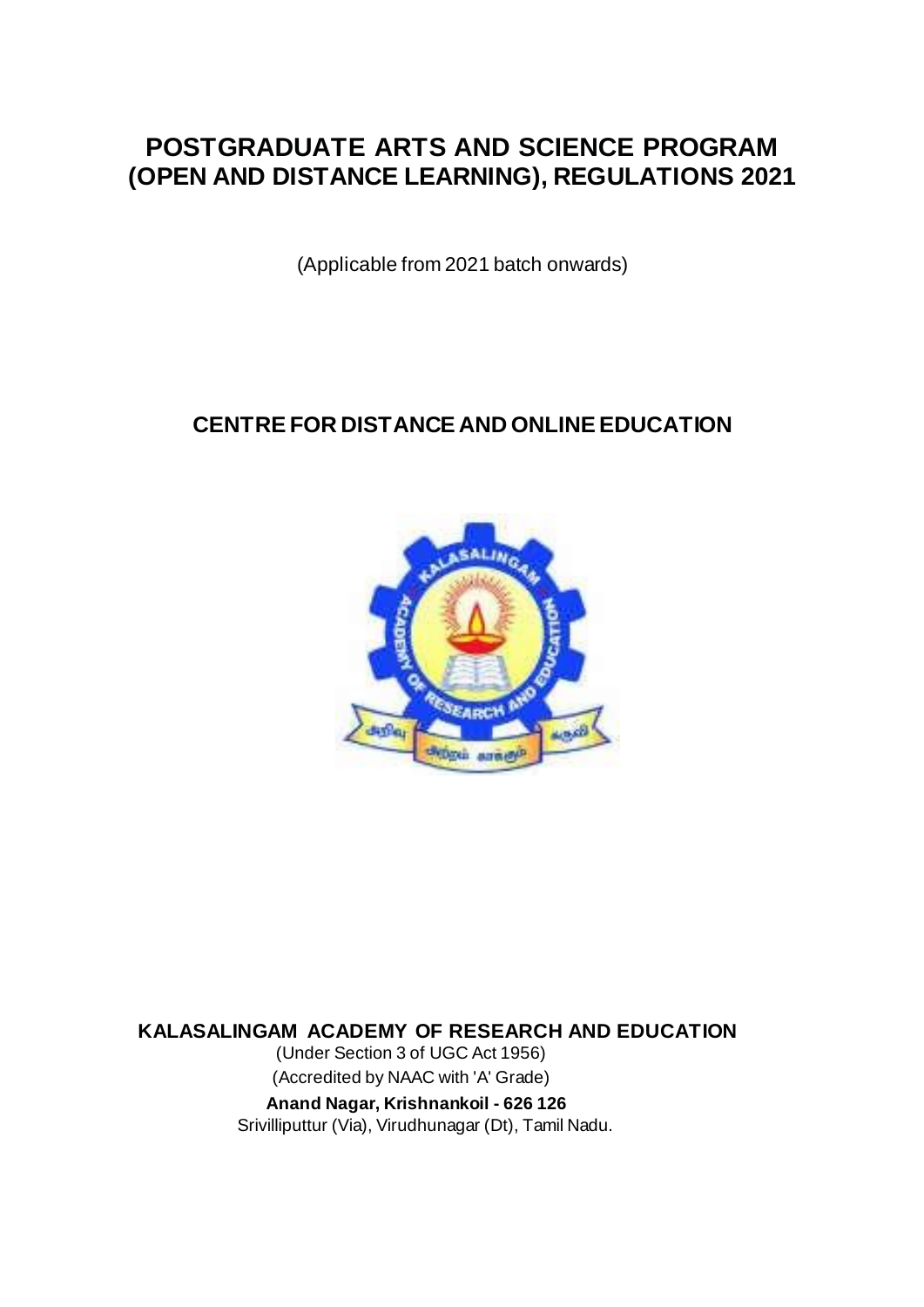| <b>PG Regulations 2021</b> |                                                   |                          |
|----------------------------|---------------------------------------------------|--------------------------|
| R.1.0                      | Admissions                                        | 2                        |
| R.2.0                      | Structure of PG Programmes                        | $\overline{2}$           |
| R.3.0                      | <b>Faculty Advisor</b>                            | 4                        |
| R.4.0                      | Registration and Enrolment                        | $\overline{\mathcal{L}}$ |
| R.5.0                      | Minimum Requirements to Continue in the Programme | $\overline{\mathcal{A}}$ |
| R.6.0                      | Maximum Duration of the Programme                 | 4                        |
| R.7.0                      | Temporary Withdrawal from the Programme           | $\overline{\mathcal{L}}$ |
| R.8.0                      | Discipline                                        | 5                        |
| R.9.0                      | Participation in Learning activities              | 5                        |
| R.10.0                     | Assessment Procedure - Tests and Examinations     | 6                        |
| R.11.0                     | System of Tests                                   | 6                        |
| R.12.0                     | <b>End-Semester Examinations</b>                  | 6                        |
| R.13.0                     | Evaluation of Project Work                        | 6                        |
| R.14.0                     | Weightages                                        | 6                        |
| R.15.0                     | Make-up Examinations                              | 7                        |
| R.16.0                     | Course-wise Grading of Students                   | 7                        |
| R.17.0                     | Method of Awarding Letter Grades                  | 8                        |
| R.18.0                     | Declaration of Results                            | 8                        |
| R.19.0                     | <b>Course Repetition</b>                          | 9                        |
| R.20.0                     | Grade Card                                        | 9                        |
| R.21.0                     | Eligibility for the Award of PG Degree            | 10                       |
| R.22.0                     | Power to Modify                                   | 10                       |

# **CONTENTS**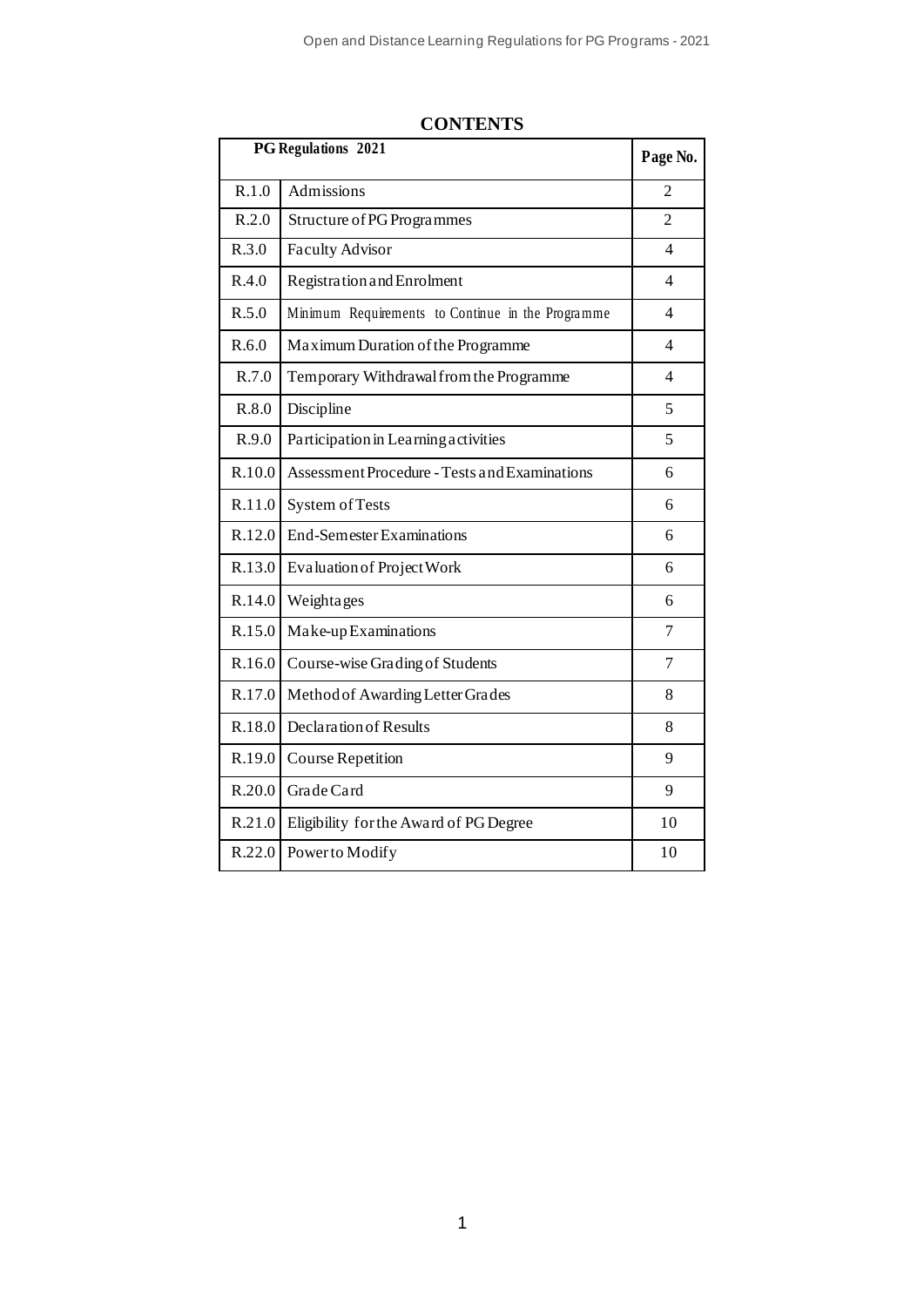# **Open and Distance Learning for PG Regulations 2021**

(Applicable from 2021 batch onwards)

#### **R.1.0 Admissions**

- R.1.1 Announcement for PG Admissions (Open and Distance Learning mode) will be made by the Kalasalingam Academy of Research and Education (KARE) and the candidates should then apply for the admission, on or before the specified deadline.
- R.1.2 Eligibility criteria and qualifying degree is given in Table1:

## **Table 1: Qualifying degree(s) for PG programmes**

|    | S.No. PG Degree              | <b>UG degree Qualification</b>                       |
|----|------------------------------|------------------------------------------------------|
|    | M.B.A.                       | All UG Programmes of Engineering, and Arts & Science |
| 2. | M.A. (English B.A. (English) |                                                      |
| 3. | M.S.W.                       | All UG Programmes of Engineering, and Arts & Science |
|    | M.C.A.                       | Any Bachelor's degree after 10+2 with Mathematics.   |

- R.1.3 (i) Admissions to the PG programmes take place twice a year; These will be based on the marks scored by them in the Qualifying UG degree programme.
	- (ii) Candidates sponsored by the industries, established institutes/Research and Development organizations/National laboratories are also eligible to apply.
- R.1.4 (i) The Admission Committee will prepare a merit list of candidates, and will offer admission, in the order of merit, to the successful candidates.
	- (ii) The Post-graduate Admissions Committee constituted by the Chairman; Academic Council will decide on the operational aspects of selection of candidates based on the criteria laid down by the Academic Council.
- R.1.5 In addition to fulfilling the requirements/conditions given in R.1.2, the selected candidate will be admitted to the PG programmes after he/she fulfils all the other admission requirements as indicated in the Letter of Admission, and after the payment of all the prescribed fees.
- R 1.6 In the matter of admission to the Open and Distance Learning mode of PG programmes, the decision of the Admission Committee is final.
- R.1.7 If, at any time after admission, it is found that a candidate has not fulfilled all the requirements stipulated in the offer of admission, the Director (Centre for Distance and Open and Distance Learning Education) may revoke the admission of the candidate and report the same to the Academic Council.

#### **R.2.0 The Structure of PG Programmes**

- R.2.1 (a) PG Programmes will generally consist of:
	- (i) Core courses
	- (ii) Elective courses
	- (iii) Laboratory courses
	- (iv) Project work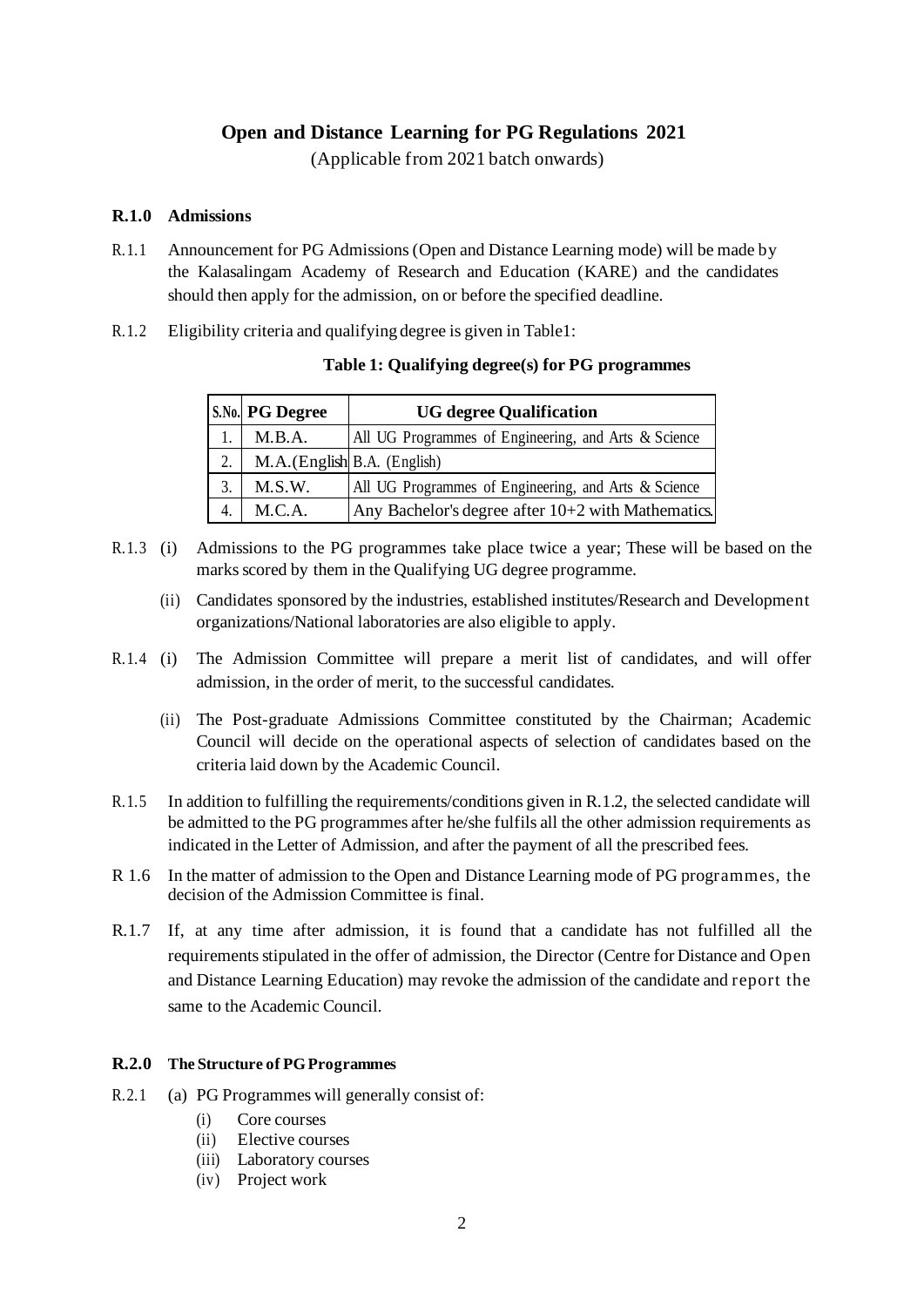The Courses will belong to any one of the following categories

- (i) Theory Courses (T) Theory courses consist of lecture and tutorial hours
- (ii) Laboratory Courses (L)
	- Laboratory courses consist of practical hours
- (iii) Theory courses with practical component (TP) It consist of lecture hours and practical hours

The Category wise credit distribution for the PG Programmes in Open and Distance Learning mode are given in Table 2.

| <b>Sl.No.</b> Programme Name Credits |     |
|--------------------------------------|-----|
| M.B.A.                               | 102 |
| M.S.W.                               | 90  |
| M.C.A.                               | 90  |
| M.A., English                        |     |

# **Table 2: Programme-wise credit distribution for CGPA credits**

- R.2.2 The curriculum of the PG programme is designed in such a way that the candidate fulfills the credits structure as mentioned in the Table 2 for the successful completion of the Programme/conferment of degree in the Programme.
	- (a) Credits and the week hours concerned for the CGPA courses are assigned based on the guidelines stated by UGC for Open and Distance Learning mode Programmes.
	- (b) For the award of the PG degree, a candidate shall
		- I. Satisfy all the requirements prescribed by the Regulations of the Academic Council
		- II. Earn the required credits as mentioned in Table 2.
		- III. Complete all the courses as specified in the curriculum and syllabus of the programme of the specialization concerned, within a minimum period of two years or a maximum period of four years (including the duration of withdrawal from the course on medical grounds or for other valid reason from the date of his/her enrolment.
- R.2.3 Every specialization of the PG programme will have a Curriculum and Course Content (Syllabi) approved by the Academic Council.

The learning material, examinations, seminars and project reports shall be in English, unless otherwise specifically mentioned in the curriculum.

- R.2.4 The complete programme will be of 4 semesters duration. The academic load in each semester may consist of course work and/or project work as specified in the curriculum of the specialization concerned.
- R.2.5 A student will have to register for all the core courses listed in the curriculum of his/her selected area of specialization and successfully complete all of them.
- R.2.6 Electives will have to be taken from the courses offered by the Department concerned, in that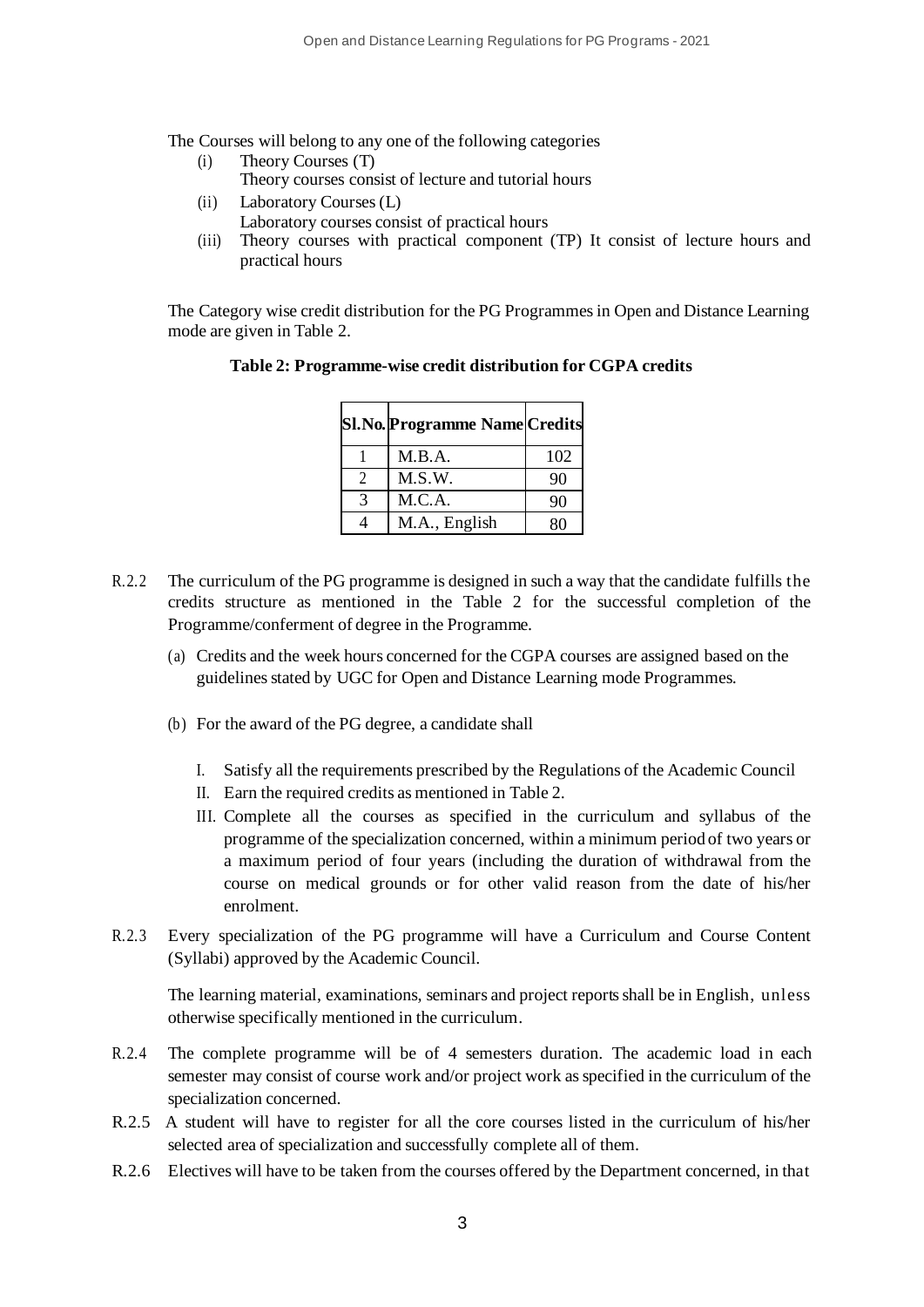particular semester from among the list of approved courses.

# **R.3.0 Faculty Advisor**

R.3.1 To help the students in planning their courses of study and for getting general advice on the academic programme, a certain number of students will be assigned to a faculty member who will be called their Faculty Advisor.

The Faculty Advisor will help the students in all their endeavors during their period of study.

# **R.4.0 Registration and Enrolment**

- R.4.1 Except for the first semester, registration for the courses in a semester will be done during a specified week before the end of the previous semester.
- R.4.2 The student should ensure that the total number of courses registered in any semester enables him/her to earn the minimum number of credits as specified in the Regulation R.5.1
- R.4.3 The Registration web page contains the course code, course name, credits assigned and the category of each course to be registered in that semester. The student can make a choice of courses in consultation with his/her Faculty Advisor.

## **R.5.0 Minimum Requirements to Continue in the Programme**

R.5.1 A student should have earned not less than 8 CGPA credits in the First semester, 16 CGPA credits by the end of the Second semester and 24 CGPA credits by the end of the Third semester.

However, students who do not earn the minimum required credits in the odd semester may be given a chance during the even semester to make up for the shortfall by securing more credits. If a student does not earn the minimum required credits at the end of an academic year, his/her name may be taken off the rolls of his/her current batch and he/she would be enrolled in the subsequent year's batch.

#### **R.6.0 Maximum Duration of the Programme**

R.6.1 A student is ordinarily expected to complete the PG Programme in four semesters. However, a student may complete the programme at a slower pace, but in any case, not exceeding eight semesters, including the semesters withdrawn on medical grounds or for other valid reason(s), failing which the registration is liable to be cancelled.

In case of students who do not complete their project work in four semesters and submit the report in the fifth semester or later, the month and year of completion of the project work and of viva- voce examination will be indicated in the final grade card.

# **R.7.0 Temporary Withdrawal from the Programme**

R.7.1 A student may be permitted by the Director (Centre for Distance and Online Education) to withdraw from the programme for a semester or longer for reasons of ill health or on any other valid grounds. Normally, a student will be permitted to discontinue the programme for a maximum period of two semesters.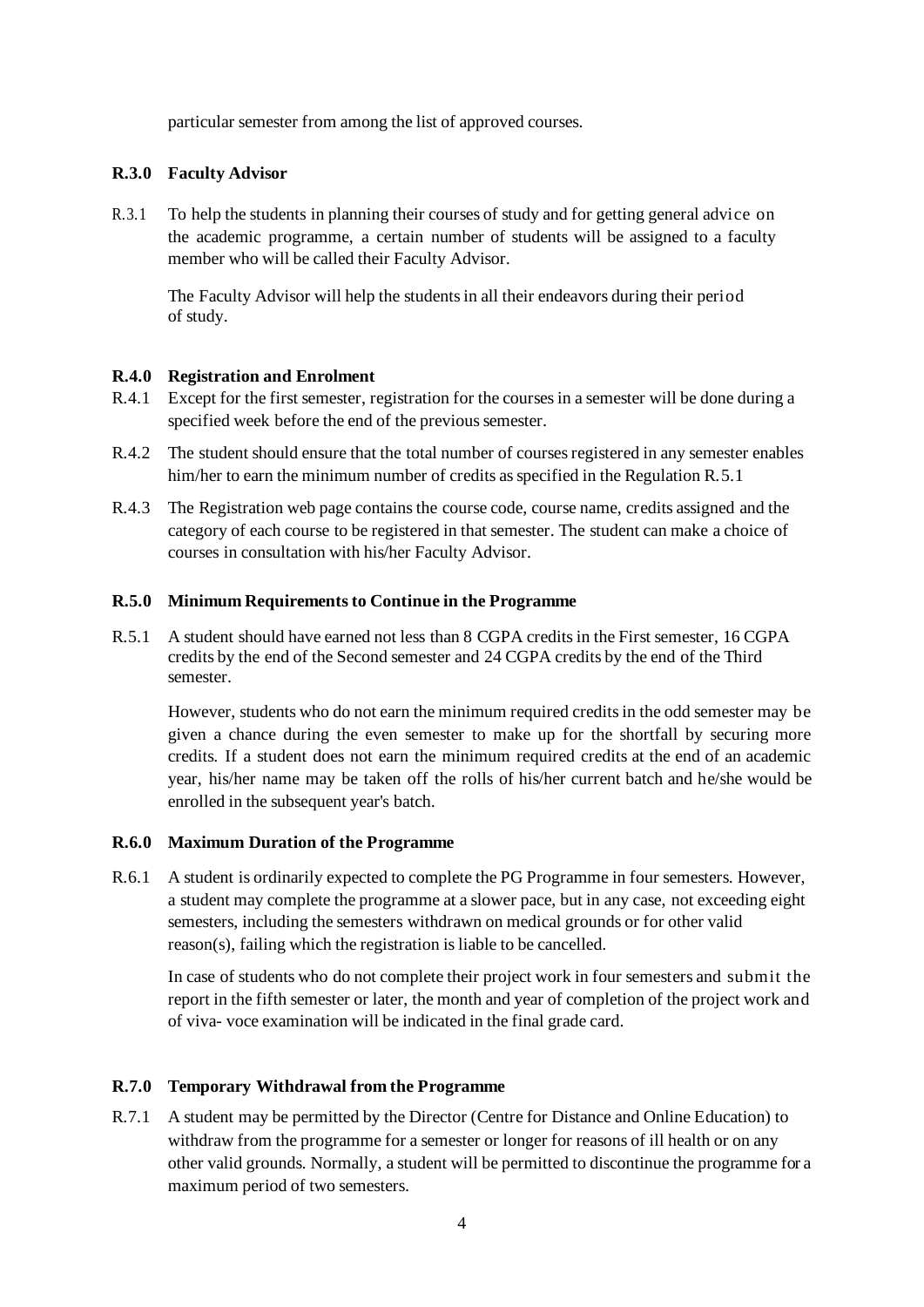A student who is permitted to discontinue may rejoin the programme at the appropriate semester, along with the students of the next batch.

R.7.2 A student who discontinues and rejoins the programme shall be governed by the rules, regulations, courses of study and syllabus in force at the time of his/her rejoining the programme.

#### **R.8.0 Discipline**

- R.8.1 Every student is required to observe discipline and decorous behaviour in all activities related to academic programmes and not indulge in activities that would bring disrepute to the University.
- R.8.2 Any instance of indiscipline related to the academic activity of a student will be referred to a Discipline and Welfare Committee; likewise, any instance of malpractice by a student in connection with the examination process will be referred to an Examination Monitoring and Grievance Redressal Committee (EMGRC).

These Committees will inquire into the issues and make recommendations, along with suggesting suitable punishment for the offenders (if the charges against them are substantiated), to the Staff Council. The Staff Council will consider the recommendations of these committees and decide on the appropriate action to be taken. The Director (Centre for Distance and Online Education) will report the action taken in the matter at the next meeting of the Academic Council.

#### **R. 9.0 Participation in learning activities**

R.9.1 It is expected that a learner would devote 30 learning hours, per semester, to earn one credit in a particular course. Ten percent of this time would be in the form of formal, classroom contact sessions with the faculty member.

Example: A course earning 3 credits would require 90 hours of learning effort, out of which 9 hours will be formal interactive sessions with the faculty member.

R.9.2 Every faculty member handling a class will register and record his/her learner's participation in the Contact sessions and the assigned learning activities till the end of the semester.

The particulars of the learners who have participation percentage less than 75 in the courses they had registered themselves for, will not be permitted to appear for the End-Semester Examination in these courses.

R.9.3 If a learner has a participation percentage lower than 75 in a course, his/her performance in that course will be treated as not satisfactory, and he/she shall be awarded W grade ('W' meaning failure for want of minimum participation) in that course. This grade shall be mentioned in his/her grade card till the course is successfully completed.

A learner who is awarded a W grade for a course must repeat the course.

#### **R.10.0 Assessment Procedure – Tests and Examinations**

R.10.1 The Academic Council will decide from time to time on the system of tests and examinations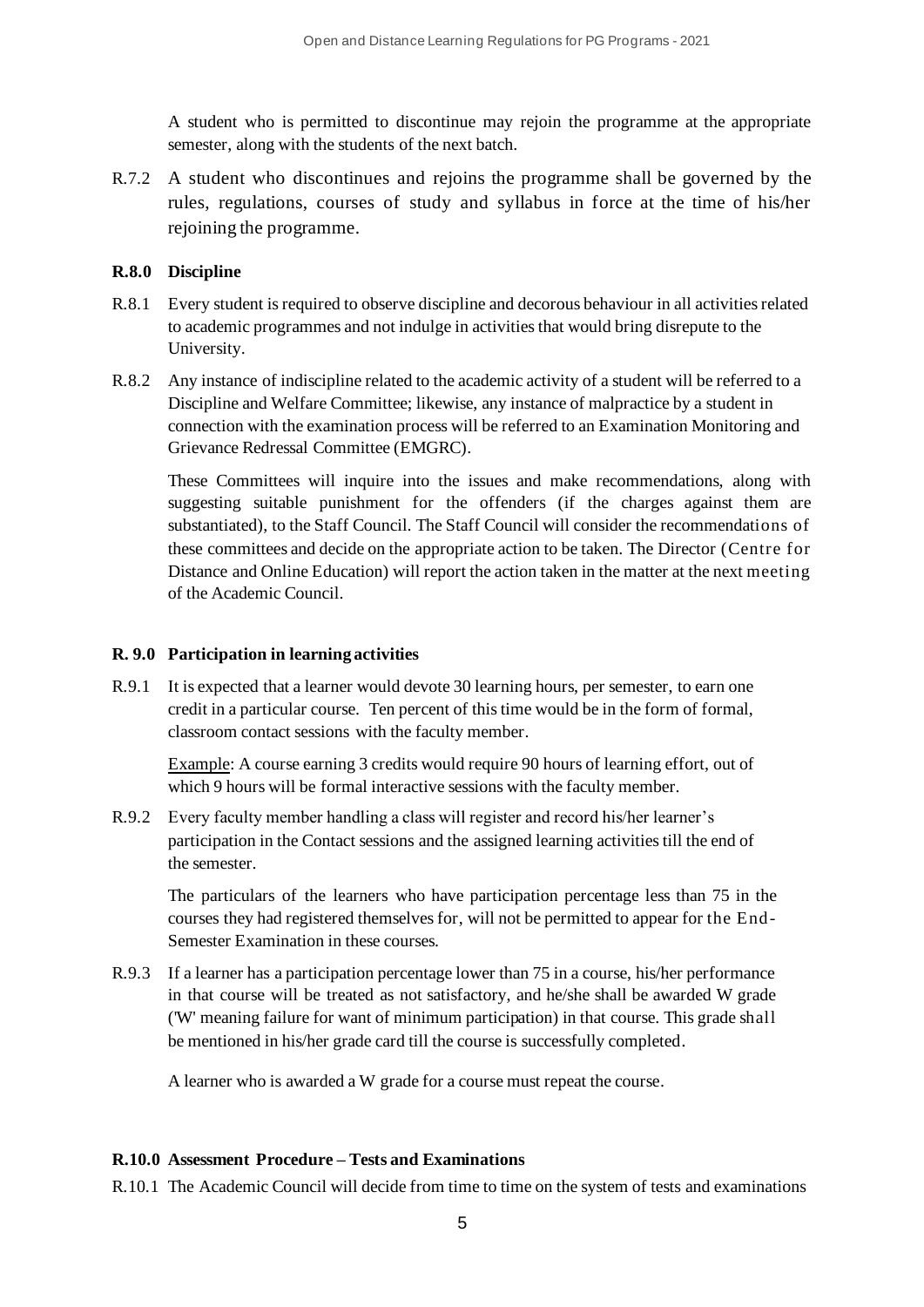in each course in each semester. The general guidelines for this are as follows: Assignments or other continuous assessments, and a End Semester Examination.

# **R.11.0 System of Tests**

R.11.1 In the lecture / tutorial-based courses, mid-semester examination, assignments and one end semester examination will be held for each course per semester. The details of weightage of marks for the mini-projects, assignments and External Examinations (only for laboratory courses only) will be announced by the course teacher, in consultation with the Director (Centre for Distance and Online Education), at the beginning of the semester.

# **R.12.0 End-Semester Examinations**

R.12.1 There will be an End-Semester Examination of three hours duration in each lecture-based course.

# **R.13.0 Evaluation of Project**

R.13.1 The progress of the students in their final year Project Work will be assessed through three periodical reviews by a Project Review Committee, constituted by the Project Coordinator.

Upon completion of the project, the student will have to submit the project report, which will be evaluated by duly appointed examiners. The evaluation will be based on the report, the assessments during the periodical reviews, and a viva voce examination on the project works.

R.13.2 The results of evaluation of the project work will be declared by the Controller of Examinations only after they complete all the core as well as elective course requirements successfully.

# **R.14.0 Weightages**

R.14.1 The weightages for the different courses are given in Table 4 below:

| S.No           | <b>Type of Course</b>      | <b>Component</b>                 | Internal / External Weightage |      |
|----------------|----------------------------|----------------------------------|-------------------------------|------|
| 1              | Theory Course (T)          | Four Assignments                 | Internal                      | 30 % |
|                |                            | <b>End Semester Examinations</b> | External                      | 70 % |
| $\overline{2}$ | Laboratory Course (L)      | <b>Practical Session -I</b>      |                               | 10%  |
|                |                            | <b>Practical Session -II</b>     | Internal                      | 10%  |
|                |                            | <b>Practical Session -III</b>    |                               | 10%  |
|                |                            | <b>External Examination</b>      | External                      | 70 % |
| 3              | Theory with Practical (TP) | <b>Practical Session -I</b>      |                               | 15 % |
|                |                            | Practical Session-II             | Internal                      | 15%  |
|                |                            | <b>End Semester Examinations</b> | External                      | 70 % |

**Table 4: Weightages for Various Courses**

R.14.2 The evaluation for all tests, assignments (if any) and end semester examinations will be on an absolute basis. The final marks in each course are calculated as per the weightages mentioned in R.14.1. The equivalent letter grading is based on relative grading, taking into consideration the total marks scored by the student.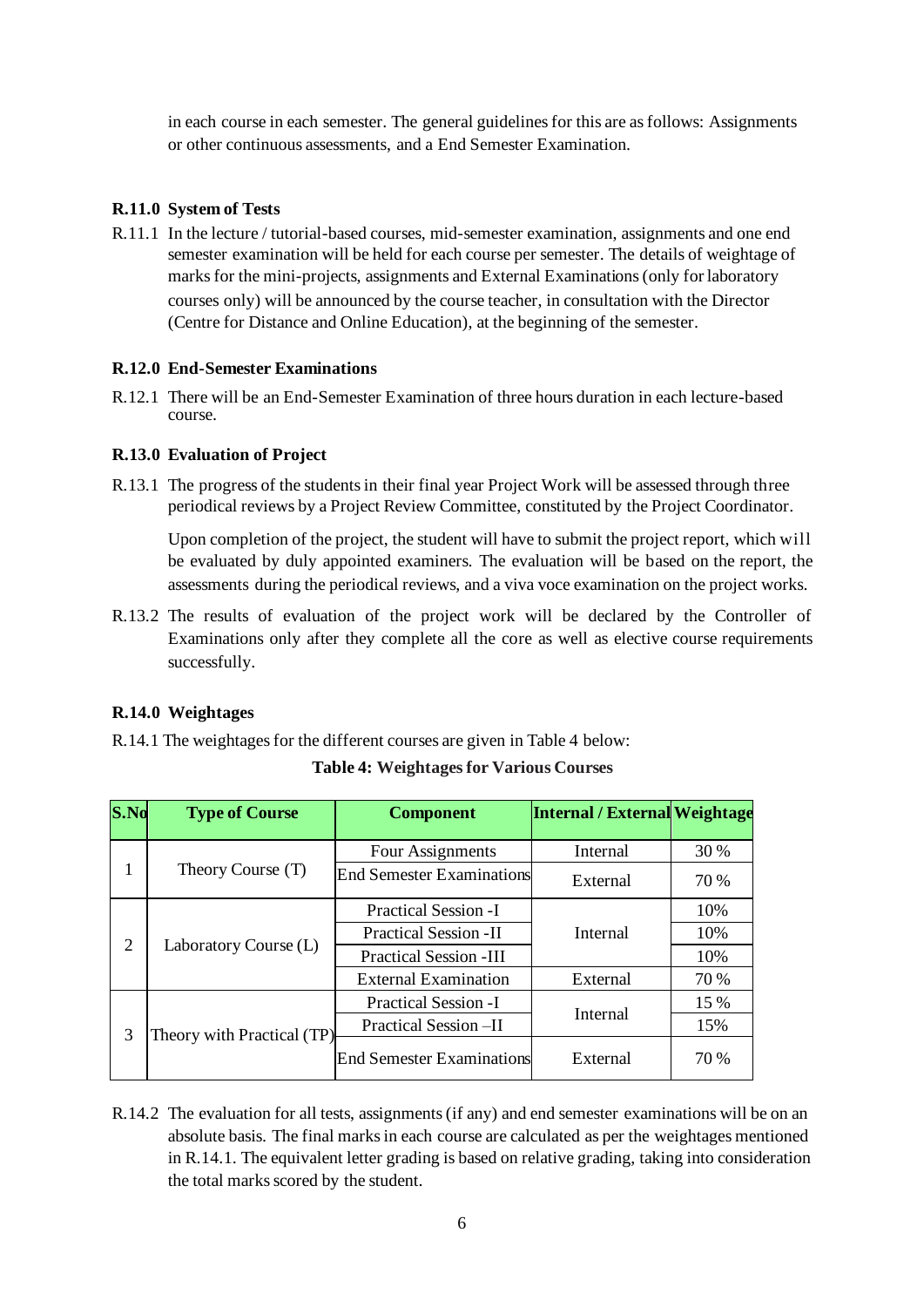# **R.15.0 Make-up Examination**

R.15.1 Students who have missed the End-Semester Examination for valid reasons are eligible to appear for Make-up Examinations.

Students who have missed the End-Semester Examination for genuine reasons, such as illness, may be permitted to write Make-up Examination, provided they satisfy the attendance requirements.

Such of the above-mentioned students should make an application, recommended by the Faculty Advisor and Head of the Department concerned to the Director (Centre for Distance and Online Education) within one week of the date of the examination missed, explaining the reason(s) for their absence. Applications received after this period will not be entertained.

- R.15.2 Official permission to take a make-up examination will be given under exceptional circumstances, such as admission to a hospital due to illness.
- R.15.3 A single make-up examination will be held about one week after the End-Semester examination for those who are permitted to take the make-up examination.

#### **R.16.0 Course-wise Grading of Students**

R.16.1 Letter Grades

Based on the marks obtained by a student in the internal and end semester examination in each theory and practical course, he/she is awarded with a letter grade.

(a) For Theory Courses

At the end of each semester, based on the individual performance in a theory course relative to the performance of the class in the particular course, each student is awarded a final letter grade. The letter grades and the corresponding grade points are shown in Table 5.

| Grade        | Grade<br><b>Points</b> | <b>Result</b>                                              |
|--------------|------------------------|------------------------------------------------------------|
| S            | 10                     | Pass                                                       |
| A            | 9                      | Pass                                                       |
| B            | 8                      | Pass                                                       |
| $\mathsf{C}$ |                        | Pass                                                       |
| D            | 6                      | Pass                                                       |
| E            | 5                      | Pass                                                       |
| $\mathbf{P}$ | 4                      | Pass                                                       |
| U            |                        | Fail                                                       |
| AB           |                        | Failure for not writing<br><b>End Semester Examination</b> |
| W            |                        | Failure for want of the<br>minimum attendance              |
|              |                        | Incomplete                                                 |

**Table 5: Grade Conversion Table**

(b) For Laboratory Courses and Project/Thesis work

At the end of each semester, based on the individual performance in a particular course, each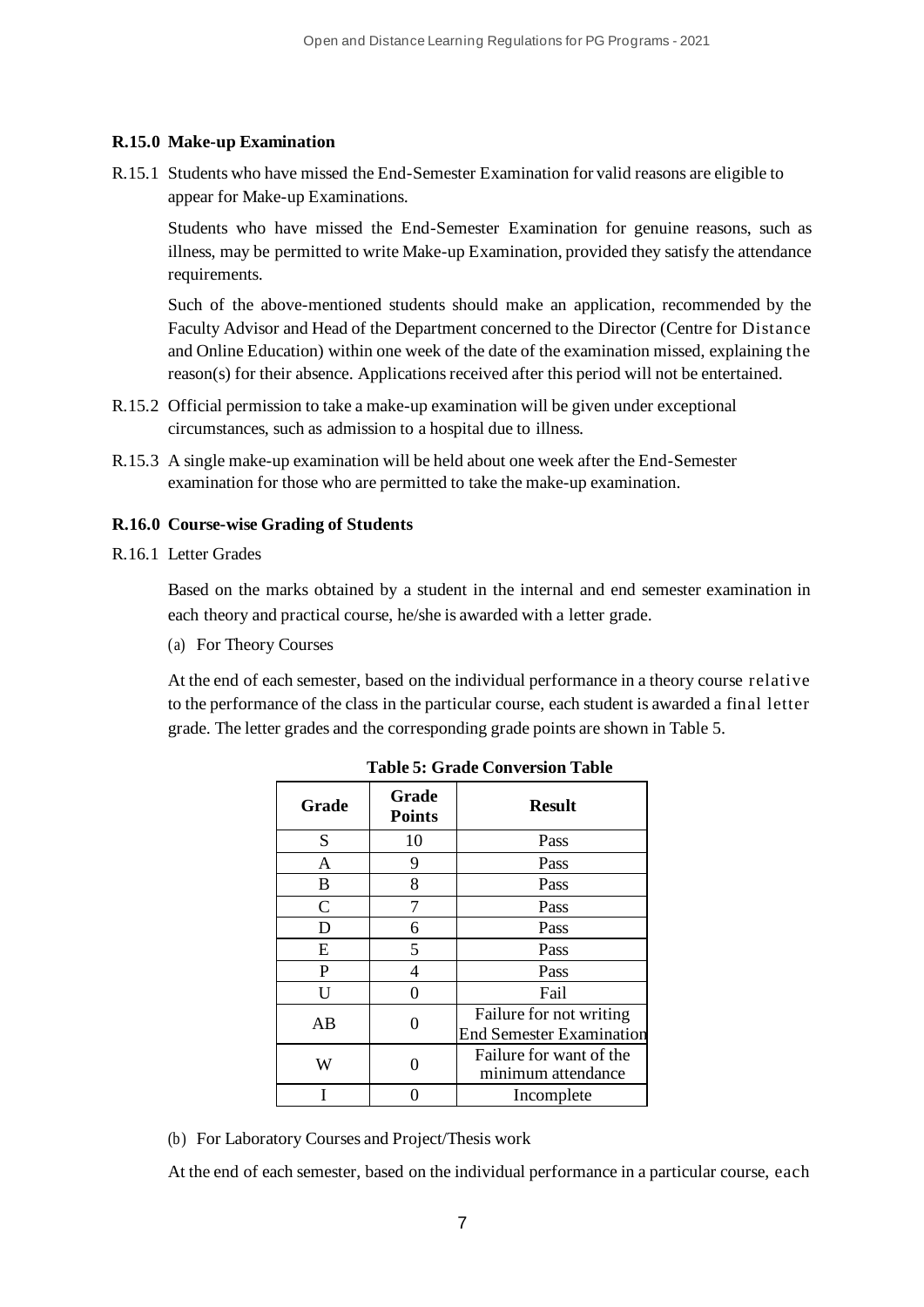student is awarded a final letter grade based on the marks obtained by him/her on an absolute basis. The letter grades and the corresponding grade points are shown in Table 6.

| $5 - 1 - 1$ |                        |                               |                         |
|-------------|------------------------|-------------------------------|-------------------------|
| Grade       | Grade<br><b>Points</b> | Mark Range<br>(out of $100$ ) | <b>Result</b>           |
| S           | 10                     | > 90                          | Pass                    |
| A           | 9                      | $> 80$ but $< 90$             | Pass                    |
| B           | 8                      | $> 70$ but $< 80$             | Pass                    |
|             |                        | $> 60$ but $< 70$             | Pass                    |
| D           | 6                      | $> 55$ but $< 60$             | Pass                    |
| E           | 5                      | $>$ 45 but $<$ 55             | Pass                    |
| P           | 4                      | $>$ 35 but $<$ 45             | Pass                    |
| U           | 0                      | $<$ 35                        | Fail                    |
| AB          |                        |                               | Failure for not writing |
|             | 0                      |                               | <b>End Semester</b>     |
|             |                        |                               | Examination             |
|             |                        |                               | Failure for want        |
| W           | 0                      |                               | of minimum attendance   |
|             |                        |                               | Incomplete              |

**Table 6: Grade Conversion Table (for absolute grading)**

The "I" grade, awarded in a course to a student for failing to complete the prescribed formalities relevant to that course, will be subsequently changed to a pass grade (i.e., S/A/B/C/D/E) or a "U" grade in the same semester on completion of those formalities.

R.16.2 A student is considered to have completed a course successfully and earned the associated credits if he/she secures a letter grade other than a "U", "W" or "I" in that course. The letter grade "U", "AB" or "W" in any course implies a failure in that course. A course successfully completed cannot be repeated.

#### **R.17.0 Method of Awarding Letter Grades**

R.17.1 The concerned course faculty member would convert the Absolute marks to a corresponding Letter Grade, as per the statistical formula defined in Kalasalingam Academy of Research and Education (KARE). These would be tabulated in a summary sheet and submitted for approval to a Grade Approval Committee.

### **R.18.0 Declaration of Results**

- R.18.1 After the verification by the Grade Approval Committee, the Grade Sheets of the individual courses and Grade Summary Sheet will be endorsed and forwarded to the Controller of Examinations.
- R.18.2 With the approval of the Grade Approval Committee, the results of all the examinations conducted in a semester will be placed before the Result Passing Committee, constituted by the Chairman of the Academic Council, for the final approval. With the approval of the Result Passing Committee, letter-grades awarded to the students in each course will be announced by the office of the Controller of Examinations on the website.
- R.18.3 The "U", "AB" or "W" grade, once awarded, stays in the record of the student, and is replaced with a pass grade when he/she completes the course successfully later; the CGPA will be accordingly revised.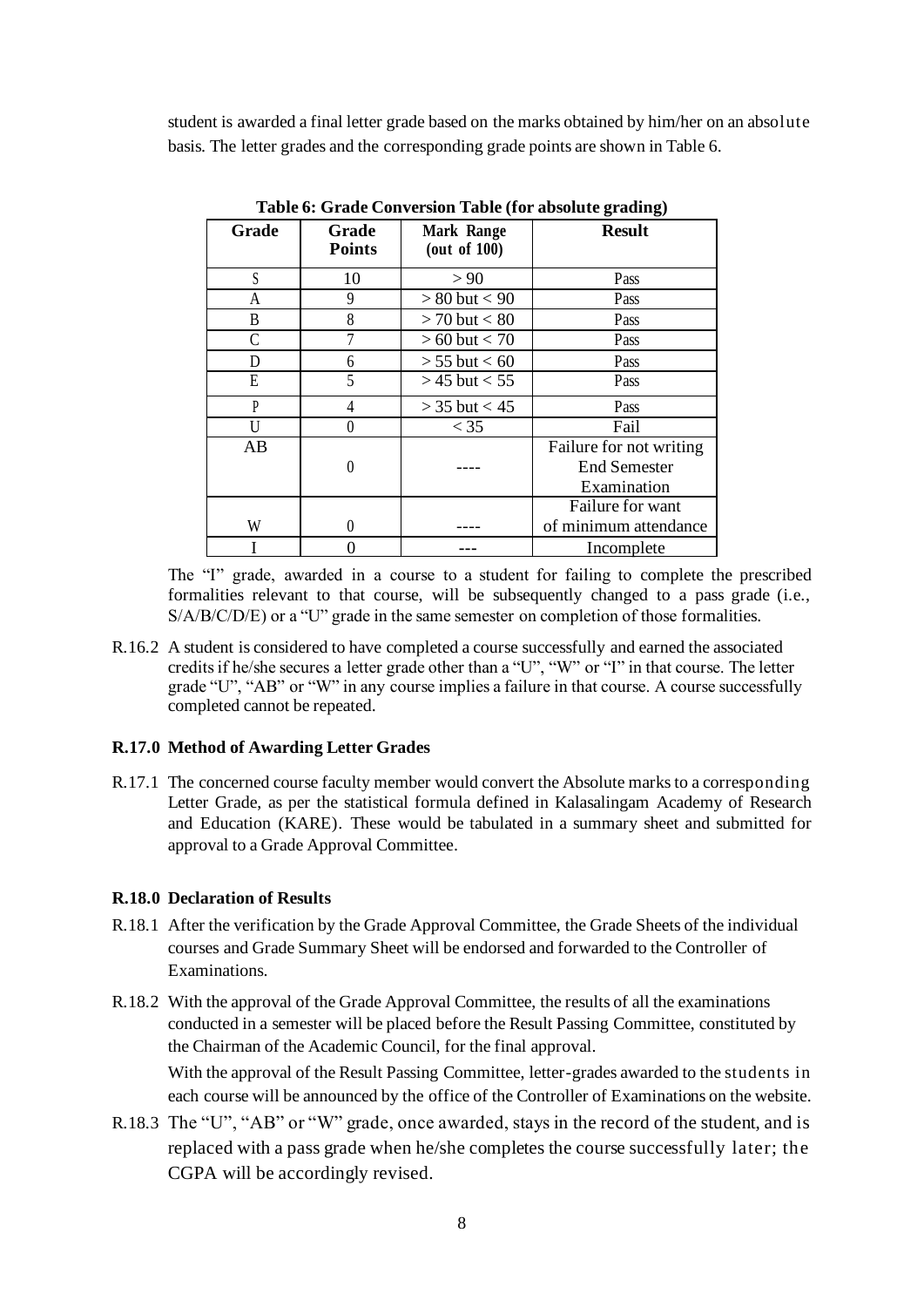# **R.19.0 Course Repetition**

- R.19.1 A student who has secured "U" grade in a Core course will have the option of either repeating the course (when it is offered next) or reappearing only for the End-Semester Examination (as arrear examination), conducted in the subsequent semester, to secure a pass grade. A student securing a "W" grade in a Core course has to repeat the course compulsorily when it is offered next.
- R19.2 A student securing "U" grade in an Elective course may repeat the course, if he/she so desires or reappear for the End-Semester Examination in the course, conducted in the subsequent semester, to secure a pass grade; otherwise, he/she may register for another Elective course (in place of the one for which he/she is awarded the "U" grade) and successfully complete the same.

A student securing "W" grade in an Elective course may repeat the course, if he/she so desires, to secure a successful grade; otherwise, he/she may register for another Elective course (in place of the one for which he/she is awarded the "W" grade) and successfully completes the same.

R.19.3 Arrear examinations for failed candidates (those securing "U" grade) in a course will be conducted only along with the regular End-Semester Examinations in the subsequent semester(s), with a question paper common to them and the regular students of that semester. Question Papers for all arrear examinations in a course will be on the basis of the regulations and syllabus then in force.

The student's letter grade will be determined, on a relative basis, along with the class of students for whom the said course is offered in that semester.

R.19.4 A course successfully completed cannot be repeated.

#### **R.20.0 Grade Card**

- R.20.1 The grade card issued at the end of each semester to the students will contain the following:
	- (i) the list of Cumulative Grade Point Average (CGPA) courses registered by the student along with credits for each course registered for in that semester
	- (ii) the letter grade obtained in each of the course
	- (iii) the total credits earned in that semester
	- (iv) the cumulative credits earned up to the end of that semester
	- (v) the Grade Point Average of all the courses taken in that semester Semester Grade Point Average (SGPA)and
	- (vi) the CGPA of all the courses taken from the first semester up to the end of that semester

SGPA will be calculated according to the following formula

$$
SGPA = \frac{\sum (C \times GP)}{\sum C}
$$

where  $C = C$  = Credit(s) for the CGPA course registered

GP  $=$  Grade Point, as per the Grade Conversion Table (Tables 5 & 6), given under